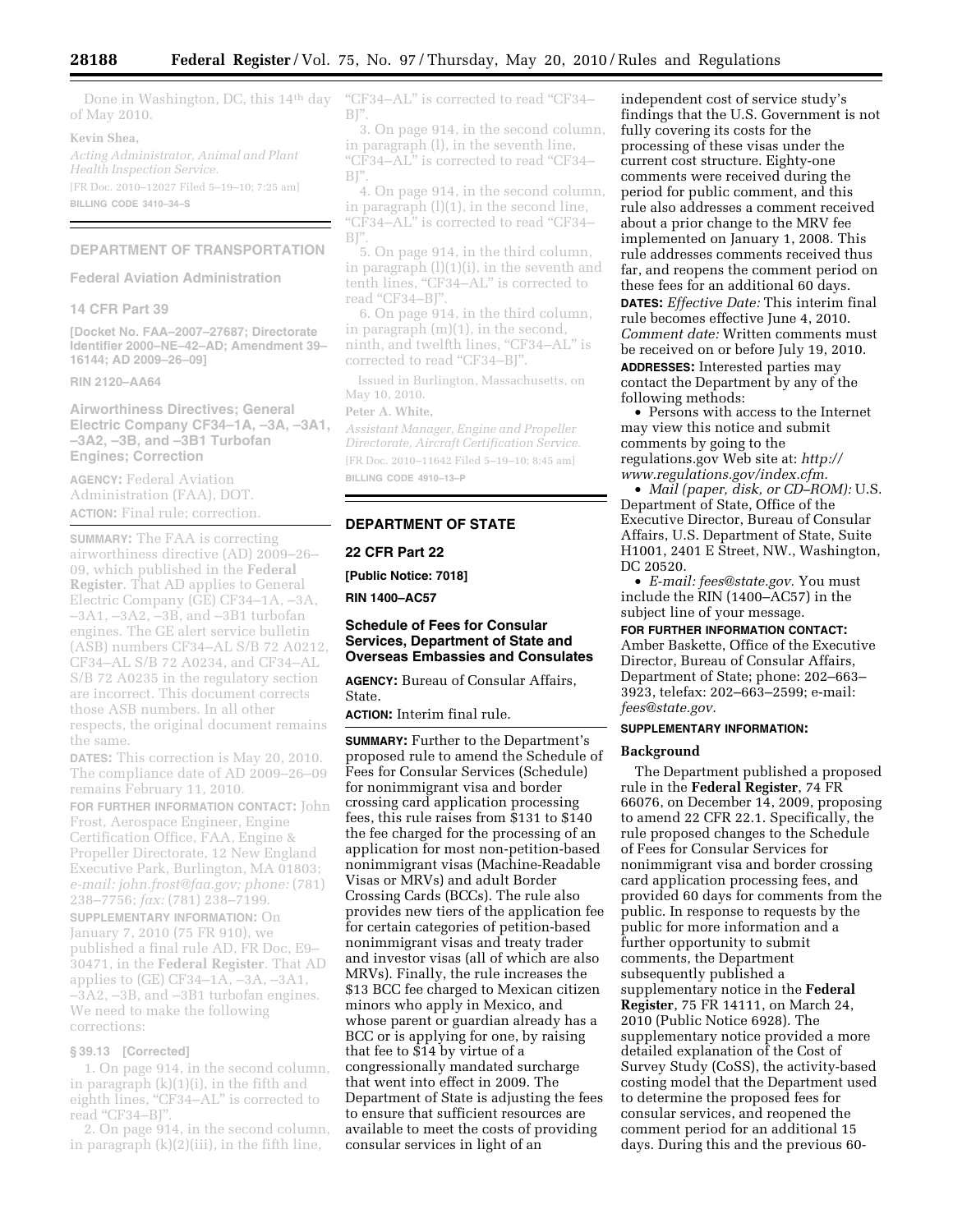day comment period, 81 comments were received, either by e-mail or through the [submission process at](http://www.regulations.gov) *http:// www.regulations.gov.* The current notice reflects responses by the Department to the comments received in the 75 days during which the comment period for this proposed rule was open. While the Department will implement the proposed changes to the Schedule of Fees contained in this notice and begin collecting the new fees 15 days after publication of this rule, on that same date it will also post additional information regarding the CoSS model and fee-setting exercise on its Web site (travel.state.gov) and will accept further public comments for an additional 60 days. The Department will consider these further comments, and whether to make any changes to the rule in response to them, prior to publishing a final rule.

#### **What Is the Authority for This Action?**

As explained when the revised Schedule of Fees was published as a proposed rule, the Department of State derives the statutory authority to set the amount of fees for the consular services it provides, and to charge those fees, from the general user charges statute, 31 U.S.C. 9701. *See, e.g.,* 31 U.S.C. 9701(b)(2)(A) (''The head of each agency \* \* \* may prescribe regulations establishing the charge for a service or thing of value provided by the agency \* \* \* based on \* \* \* the costs to the Government.''). As implemented through Executive Order 10718 of June 27, 1957, 22 U.S.C. 4219 further authorizes the Department to establish fees to be charged for official services provided by U.S. embassies and consulates. When a service provided by the Department ''provides special benefits to an identifiable recipient beyond those that accrue to the general public,'' guidance issued by the Office of Management and Budget (OMB) directs that charges for the good or service in question shall be ''sufficient to recover the full cost to the Federal Government \* \* \* of providing the service \* \* \* or good \* \* \* .'' OMB Circular A–25,  $\P$  6(a)(1), (a)(2)(a).

Other authorities allow the Department to charge fees for consular services, but not to determine the amount of such fees, as the amount is statutorily determined, such as the \$13 fee, discussed below, for machinereadable BCCs for certain Mexican citizen minors. Omnibus Consolidated and Emergency Supplemental Appropriations Act of 1999, Public Law 105–277, 112 Stat. 2681–50, Div. A, Title IV, § 410(a), (reproduced at 8 U.S.C. 1351 note).

A number of other statutes address specific fees and surcharges related to nonimmigrant visas. A cost-based, nonimmigrant visa processing fee for MRVs and BCCs is authorized by section 140(a) of the Foreign Relations Authorization Act, Fiscal Years 1994 and 1995, Public Law 103–236, 108 Stat. 382, as amended, and such fees remain available to the Department until expended. *See, e.g.,* Enhanced Border Security and Visa Entry Reform Act of 2002, Public Law 107–173, 116 Stat. 543; *see also* 8 U.S.C. 1351 note (reproducing amended law allowing for retention of MRV and BCC fees). Furthermore, section 239(a) of the William Wilberforce Trafficking Victims Protection Reauthorization Act of 2008 (''Wilberforce Act'') requires the Secretary of State to collect a \$1 surcharge on all MRVs and BCCs in addition to the processing fee, including on BCCs issued to Mexican citizen minors qualifying for a statutorily mandated \$13 processing fee; this surcharge must be deposited into the Treasury. *See* Public Law 110–457, 122 Stat. 5044, Title II, § 239 (reproduced at 8 U.S.C. 1351 note).

The Department last changed MRV and BCC fees in an interim final rule dated December 20, 2007 and effective January 1, 2008. 72 FR 72243. *See*  Department of State Schedule for Fees and Funds, 22 CFR 22.1–22.5. This rule changed the MRV fee from \$100 to \$131.

## **Why Is the Department Raising the Nonimmigrant Visa Fees at This Time?**

Consistent with OMB Circular A–25 guidelines, the Department contracted for an independent cost of service study (CoSS), which used an activity-based costing model from August 2007 through June 2009 to provide the basis for updating the Schedule. The results of that study are the foundation of the current changes to the Schedule.

The CoSS concluded that the average cost to the U.S. Government of accepting, processing, adjudicating, and issuing a non-petition-based MRV application, including an application for a BCC, is approximately \$136.93 for Fiscal Year 2010. (The only exception is the non-petition-based E category visa, discussed below, for which costs are greater than \$136.93.) The CoSS arrived at the \$136.93 figure taking into account actual and projected costs of worldwide nonimmigrant visa operations, visa workload, and other related costs. Please note that in the proposed rule published December 14, 2009, the Department used a figure of \$136.37, which was calculated using a weighted average of Fiscal Year 2009 and Fiscal Year 2010 costs; the \$136.93 figure now

included is based exclusively on Fiscal Year 2010 costs—as are all other costs presented in this Interim Final Rule. This cost also includes the unrecovered costs of processing BCCs for certain Mexican citizen minors. That processing fee is statutorily frozen at \$13, even though such BCCs cost the Department the same amount to process as all other MRVs and BCCs—that is, significantly more than \$13. (As discussed below, a statutorily imposed \$1 surcharge brings the total fee for Mexican citizen minor BCCs to \$14.) The Department's costs beyond \$13 must, by statute, be recovered by charging more for all MRVs, as well as all BCCs not meeting the requirements for the reduced fee. *See* Omnibus Consolidated and Emergency Supplemental Appropriations Act of 1999, Public Law 105–277, Div. A, Title IV, § 410(a)(3) (reproduced at 8 U.S.C. 1351 note) (Department ''shall set the amount of the fee [for processing MRVs and all other BCCs] at a level that will ensure the full recovery by the Department \* \* \* of the costs of processing'' all MRVs and BCCs, including reduced cost BCCs for qualifying Mexican citizen minors).

Subsequent to the completion of datagathering for the CoSS, the Department's Bureau of Consular Affairs decided to consolidate visa operations support services through an initiative called the Global Support Strategy (GSS) in Fiscal Year 2010. GSS consolidates in one contract costs of services currently being paid by MRV and BCC applicants directly to various private vendors in addition to the application processing fee paid to the Department, including appointment setting, fee collection, offsite data collection services, and document delivery. The GSS contract was initiated due to concerns that total application fees for visa services varied from country to country because, although the Department charges the same application processing fee for the same category of visa across all countries, the private vendors providing the necessary ancillary services charged fees that were different from one another. The Department's intent is to charge a consistent fee worldwide to applicants for the same category of visa that is comprehensive of the services the Department performs to process the visa, including any support services performed by companies contracted by the Department. The Department awarded the GSS contract on February 26, 2010, but total costs are not yet known. According to Department estimates, the costs of GSS services performed in Fiscal Year 2010 will be at least \$2 per application. Future costs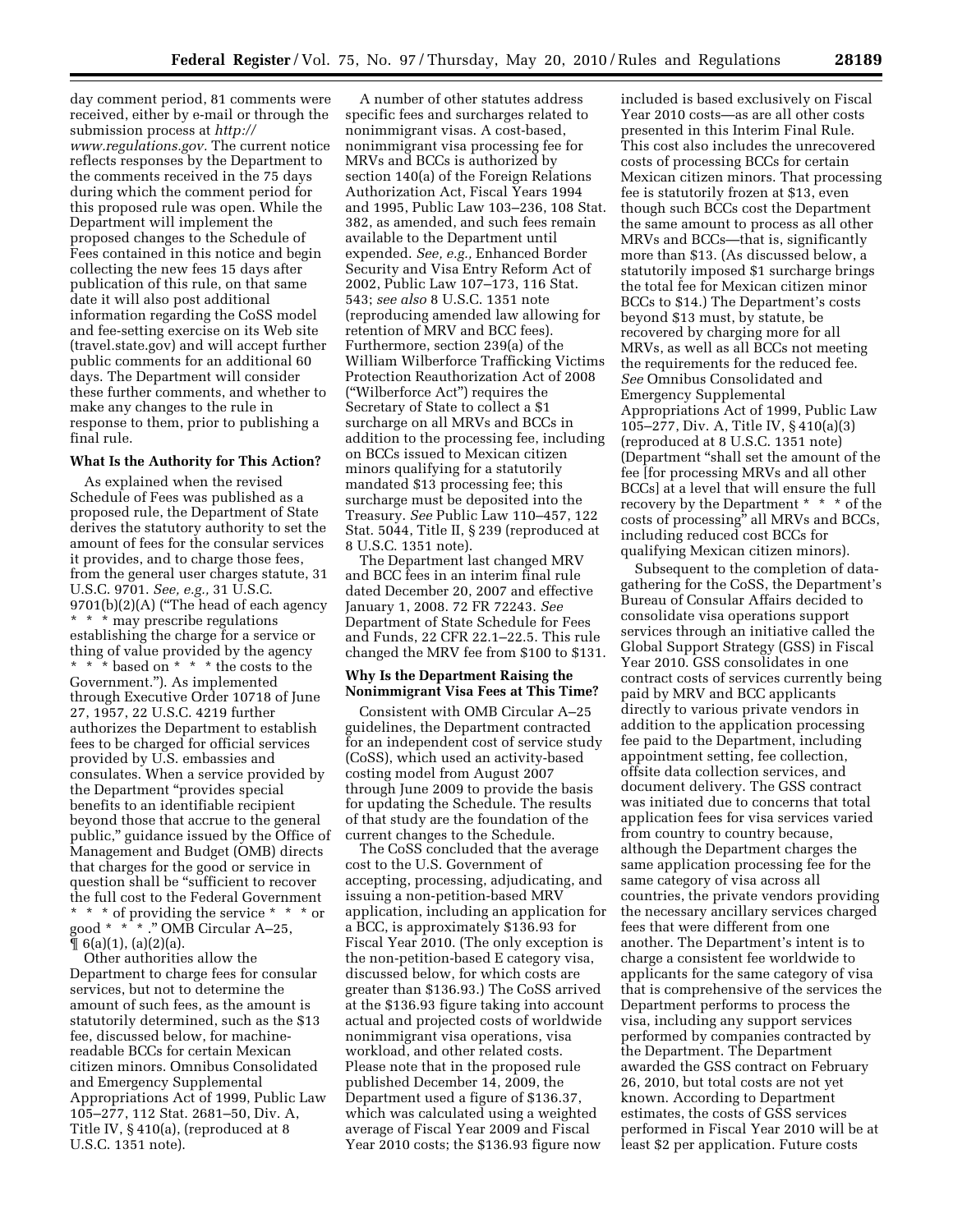related to GSS will be significantly higher and will impact fee revenue for the Department. When this additional cost is factored in along with the costs of recovering losses from the Mexican citizen minor BCC, the estimated cost to the U.S. Government of accepting, processing, and adjudicating nonpetition-based MRV (except E category) applications, and BCC applications for all Mexican citizens not qualifying for a reduced-fee minor BCC, becomes \$138.93.

Moreover, section 239(a) of the Wilberforce Act requires the Department to collect a fee or surcharge of \$1 (''Wilberforce surcharge'') in addition to cost-based fees charged for MRVs and BCCs, to support anti-trafficking programs. *See* Wilberforce Act, Public Law 110–457,Title II, § 239.

Combining the \$138.93 cost to the U.S. Government with the \$1 Wilberforce surcharge, the Department has determined that the fee for nonpetition-based MRV (except E category) and BCC applications, with the exception of certain Mexican citizen minors' BCCs statutorily set at \$13, will be \$140. (The BCC fee is being set at the same level as the MRV fee-\$140because its processing procedures, and attendant production costs, are almost identical to those of the MRV.) This \$140 fee will allow the Government to recover the full cost of processing these visa applications during the anticipated period of the current Schedule, and to comply with its statutory obligation to collect from applicants the \$1 Wilberforce surcharge. The Department rounded up to \$140 to make it easier for U.S. embassies and consulates to convert to foreign currencies, which are most often used to pay the fee.

As noted above, for Mexican citizens under 15 years of age who apply for a BCC in Mexico, and have at least one parent or guardian who has a BCC or is also applying for one, the BCC fee is statutorily set at \$13. *See* Consolidated and Emergency Supplemental Appropriations Act of 1999, Public Law 105–277, Div. A, Title IV, § 410(a)(1)(A) (reproduced at 8 U.S.C. 1351 note). Nevertheless, the \$1 Wilberforce surcharge applies to this fee by the terms of law establishing the surcharge, which postdates Public Law 105–277, Division A, Title IV, § 410(a)(1)(A), and does not exempt it from its application. *See* Wilberforce Act, Public Law 110– 457, Title II, § 239(a). Therefore, the Department must now charge \$14 for this category of BCC.

As discussed in the supplementary notice of March 24, 2010, the Department has used detailed activitybased costing models in past years to set

fees in Consular Schedules of Fees. However, in previous iterations of the CoSS, the Department was not able to review the activity-based costs of its services, including the production of MRVs and BCCs, with the same degree of accuracy that the most recent CoSS now allows.

The most recent CoSS found that the cost of accepting, adjudicating, and issuing MRV applications for the following categories of visas is appreciably higher than for other categories: E (treaty-trader or treatyinvestor); H (temporary workers and  $triangle); K (flancé(e)s and certain$ spouses of U.S. citizens); L (intracompany transferee); O (aliens with extraordinary ability); P (athletes, artists, and entertainers); Q (international cultural exchange visitors); and R (aliens in religious occupations). Each of these visa categories requires the Department to perform a number of additional tasks and processes beyond those that are necessary for producing a BCC or other MRV, including review of extensive documentation and a more in-depth interview of the applicant. Some of the specific additional tasks and processes required to process the K-category fiancé(e) visa, for example, are described below in the ''Analysis of Comments'' section.

The CoSS determined that for FY 2010, the average cost of processing applications for H, L, O, P, Q, and R visas is \$148.16; the average cost of processing applications for K visas is \$348.39; and the average cost of processing applications for E visas is \$390.58. These totals do not include the Wilberforce surcharge or any funding for GSS. Rather than setting a single MRV fee applicable to all MRVs regardless of category as was done in the past, the Department has concluded that it will be more equitable to set the fee for each MRV category at a level commensurate with the average cost of producing that particular product. Accordingly, since applications for BCCs and non-petition-based MRVs (except E-category) require less review and have unit costs lower than E, H, K, L, O, P, Q, or R visa applications, the applicant should pay a lower fee. By the same token, those applying for an H, L, O, P, Q, or R visa should pay a lower fee than those applying for an E or K visa, as the latter two categories require an even more extensive review.

Therefore, this rule establishes the following fees for these categories corresponding to projected cost figures for the visa category as determined by the CoSS. These fees incorporate the \$1 Wilberforce surcharge that must be

added to all nonimmigrant MRVs, *see*  Public Law 110–457, Title II, § 239(a): —H, L, O, P, Q, and R: \$150;

- —E: \$390; and
- —K: \$350.

The Department rounded these fees to the nearest \$10 for the ease of converting to foreign currencies, which are most often used to pay the fee. The additional revenue resulting from this rounding will be used for GSS services.

## **Analysis of Comments**

As noted, the proposed rule was published for comment on December 14, 2009. During the comment period, which initially closed February 12, 2010 and was subsequently extended until April 8, 2010, the Department received 81 comments. With the publication of this interim final version of the rule, the Department is reopening the comment period for an additional 60 days, and will consider any further comments received before publishing a final rule.

The majority of comments received— 48 out of 81—criticized the increase in the application fee for K-category fiancé(e) visas. The Department of State is adjusting the fee for K-category fiancé $(e)$  visas from \$131 to \$350 specifically because adjudicating a K visa requires a review of extensive documentation and a more in-depth interview of the applicant than other categories MRVs. As noted in the supplementary notice, for example, a K visa requires pre-processing of the case at the National Visa Center, where the petition is received from the Department of Homeland Security (DHS), packaged, and assigned to the appropriate embassy or consulate. K visa processing also requires intake and review of materials not required by some other categories of nonimmigrant visas, such as the I–134 affidavit of support and the DS–2054 medical examination report. *See* 75 FR 14111, 14113. The higher incidence of fraud in K visa applications also requires, in many cases, a more extensive fraud investigation than is necessary for some other types of visa. Indeed, Department of State processing of a K visa is almost identical to that required for a family-based immigrant visa, so it follows that the costs of K visa processing are similar to those for immigrant visas. (Spouses, children, and parents applying for immigrant visas to the United States currently pay the Department of State a \$355 application processing fee as well as a \$45 immigrant visa security surcharge, items 32 and 36 on the Schedule of Fees.)

Several authors commented on the overall price of a K visa, which includes  $f$ ees paid by the U.S. citizen fiancé $(e)$  to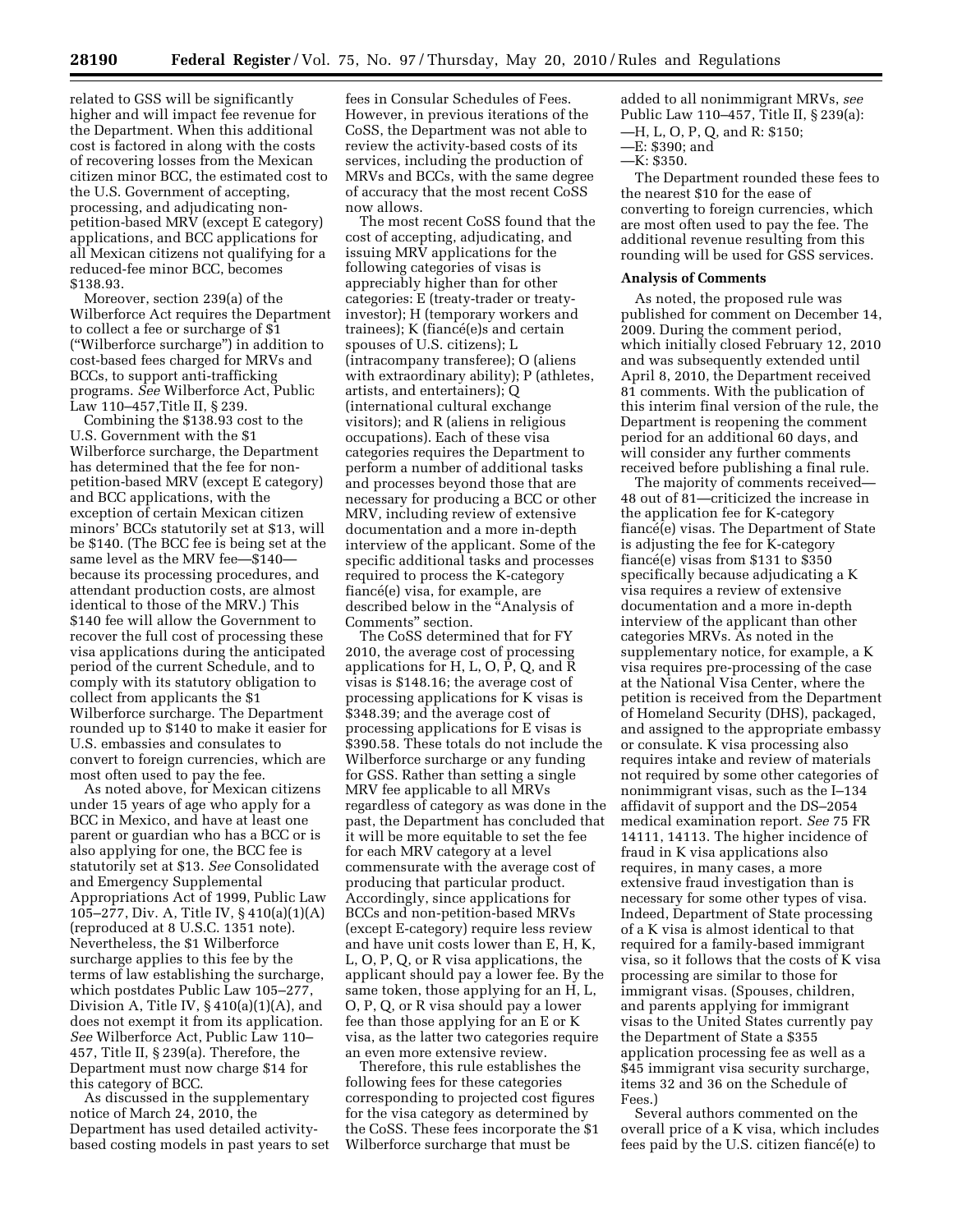DHS. It is important to note, however, that DHS fees are not received by and do not cover the costs of Department of State processing. While the Department of State is aware of the financial impact this fee increase will have on individuals seeking to bring their fiancé(e)s to the United States, the Department has concluded that it would be more equitable to those applying for other categories of MRVs, for which such extensive review is not necessary, to establish separate fees that more accurately reflect the cost of processing these visas, rather than set a single average fee for all MRV categories that is necessarily higher due to the inclusion of K visas in the calculation.

The Department received one comment that supported the fee increase for K visas, but argued that these fees should be based not on the cost of maintaining the current level of visa processing services, but rather should assess the quality of those services and seek to determine if there would be a public preference for higher fees if they resulted in higher quality expedited visa services. This proposal offers an alternative to the current fee structure, which is based on cost. *See, e.g.,* 31 U.S.C. 9701(b)(2); OMB Circular A–25, ¶ 6(a)(2). Furthermore, while the Department does not as a policy offer expedited visa service in exchange for a higher fee, it appreciates the recommendation and will examine it for future fee-setting exercises.

One commenter argued that Australian applicants for E-3 "treaty alien in a specialty occupation'' visas, which are not petition-based, should be charged the same fee as applicants for H visas, which are petition-based, rather than the proposed higher E rate—that is, \$150 instead of \$390. However, because E–3 visas are not petition-based when issued overseas, they require the Department of State visa adjudicator to both determine whether the employment falls under the E–3 program (similar to the work DHS performs in adjudicating the petition), and assess the eligibility of the applicant; this process is more similar to other E visas than to H visas, for which DHS has already adjudicated a petition.

One comment requested that the Department allow exchange visitors in the United States on a J–1 visa to renew their visas by mail in order to save costs. Current policies and procedures do allow a consular officer to waive the physical appearance of an applicant in the J–1 visa class, but only if he or she meets a number of specific criteria. 9 Foreign Affairs Manual 41.102 N3.

The Department of State received seven comments endorsing the fee

increases or asking that the fees be increased further. As described above, the Department has set the current proposed fees at cost, and it may not set its fees above cost. *See, e.g.,* 31 U.S.C. § 9701(b)(2)(A). The Department received one request for clarification as to whether these fee increases will eliminate all visa reciprocity fees. They will not eliminate such fees.

A number of other comments proposed alternatives to cost-based fees, or expressed other concerns over charging fees commensurate with the Department's cost to produce the visa in question. For instance, the Department received six comments arguing that increasing MRV fees would be disadvantageous to applicants in less wealthy nations, and one comment arguing that fees should be based on the ability of the applicant to pay, rather than the cost to the U.S. Government of providing the service. The Department received four comments questioning whether increasing these fees will result in higher visa fees charged to U.S. citizens by foreign governments, two of which referenced China in particular. Two additional comments argued against the fee increases in general, suggesting that these fee changes were based not on cost but only on a desire to get more money from applicants. The Department is sympathetic to those with less means to cover the costs of a visa application, and acknowledges that the higher fees may result in some countries reciprocally raising visa fees charged to U.S. applicants. Nevertheless, as noted above, the Department of State is required to recover the costs of visa processing through user fees, and the Department has accordingly set these fees at a level that will allow full cost recovery.

The Department received two comments regarding U.S. nationality law, which is not affected in any way by this rule.

The Department received five comments, including one submitted jointly by United Air Lines, Inc. and the U.S. Travel Association on January 29, 2010, that expressed concern that raising MRV fees would result in a decline in travel to the United States and harm the U.S. economy. While the Department appreciates the concerns expressed, it reiterates that it is required to set its visa processing user fees at an amount that allows full cost recovery, so that these services are not subsidized by U.S. taxpayers. *See, e.g.,* OMB Circular A–25, ¶ 6(a)(2). The Department also points out that 92 percent of MRV applicants will see an increase of less than ten dollars. In addition, demand for U.S. nonimmigrant visas did not

decline as a result of the last MRV fee increase, which took effect January 1, 2008. In fact, workload in the final three quarters of Fiscal Year 2008 was greater than the same period in Fiscal Year 2007.

Three comments, including the previously referenced joint comment from United Air Lines and the U.S. Travel Association, one from the American Immigration Lawyers Association, and one from the Air Transport Association of America, Inc., requested that the Cost of Service Study be made publicly available. In response, the Department published the supplementary notice of March 24, 2010, *see* 75 FR 14111, and allowed an additional 15 days for public comment. The Department received one further comment from United Airlines and the U.S. Travel Association, on April 8, 2010, within the 15-day period. That comment made an additional request for actual cost and related data and specifically requested: Specific inputs used to determine cost for the U.S. passport book and passport card; that the Department confirm how the CoSS ensured that administrative support costs were correctly attributed to individual consular services and that these costs for positions not dedicated to fee-based consular activities were excluded from the CoSS; and that the Department confirm whether the CoSS accounted for the transition to the DS– 160 electronic nonimmigrant visa application. The comment also requested that the Department suspend final publication of the rules, release additional data supporting its proposed fee increases, and hold a public meeting to address questions from the public.

Concerning the request for specific inputs used to determine the cost for the U.S. passport book and card, the Department will address that request in the separate interim final rule governing fees for those and other consular services, RIN 1400–AC58.

With regard to the question of administrative support costs, the International Cooperative Administrative Support Services (ICASS) system is the means by which the Department shares with other agencies the costs of shared administrative support at embassies and consulates overseas. The CoSS includes not all Department of State ICASS costs, but rather only the share of those costs equal to the share of consular ''desks'' at all embassies and consulates. The consular share of ICASS costs—which represent an ''allocated cost'', a concept described in more detail in the supplementary notice of March 24, 2010—was then assigned equally within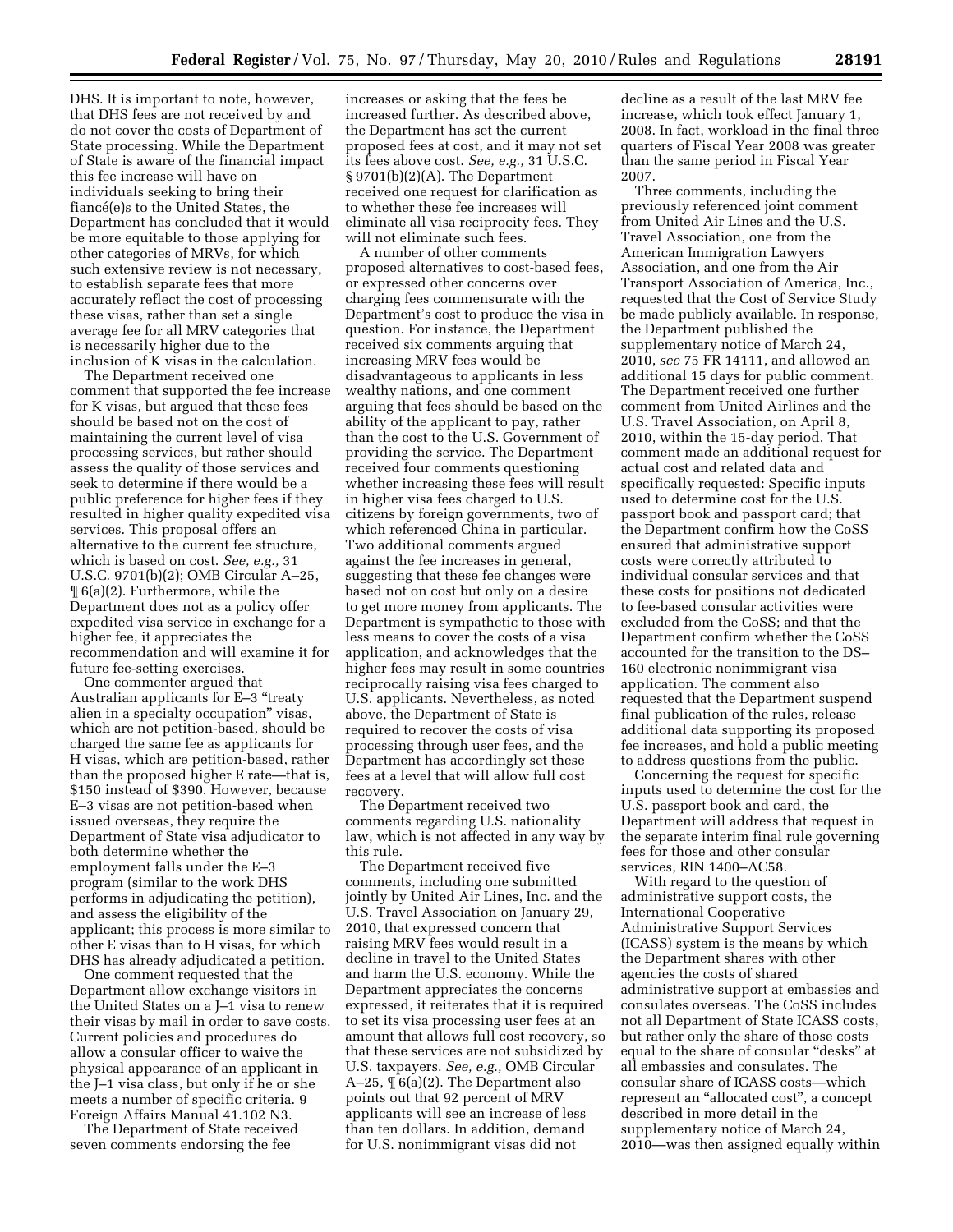the model to all overseas services. Because the Department aims to use the most accurate and complete cost data in its cost calculations, beginning in Fiscal Year 2011 the Bureau of Consular Affairs will be considered its own separate entity for ICASS purposes, which the Department believes will result in a more precise accounting of ICASS costs than calculating consular ICASS costs based on the proportion of consular staff. We anticipate that this adjustment will actually increase the ICASS costs attributed to consular services.

With regard to the DS–160, United and the U.S. Travel Association suggest that the DS-160 will "presumably reduce the space, personnel, storage and other costs associated with previous paper based nonimmigrant visa applications.'' The most recent CoSS, upon which the proposed fees are based, were calculated using Fiscal Years 2006, 2007, and 2008 as ''base years'' and Fiscal Years 2009 and 2010 as ''predictive years.'' The DS–160 was still only a pilot program through Fiscal Year 2009, and has not yet been rolled out worldwide. Once changes in costs are known, they will of course be incorporated into future Cost of Service Studies. Further, while the DS–160 presents great advantages in making more applicant data available electronically and allowing advance review of such data, it has not thus far resulted in any significant time savings for consular staff. Even storage space and labor required to box and ship applications will continue until all previous paper applications are retired from embassies and consulates, which we anticipate will be sometime in Fiscal Year 2011.

Based on review of all the comments, including those of United and the U.S. Travel Association, the Department has determined that it is unnecessary to suspend publication of this interim final rule pending release of additional data or a public meeting. As explained above, the Department has provided information regarding the basis for the MRV and BCC fee increases in an initial notice of proposed rulemaking on December 14, 2009, and provided additional qualitative information in response to the requests of United, the U.S. Travel Association, and others in a supplemental notice dated March 24, 2010. The Department provided the public a total of 75 days in which to make comments and pose questions to the Department about the proposed MRV and BCC fee changes. The Department determined that a supplemental written notice would provide more useful information and

reach a broader public audience, than a public meeting or other action. The Department has also decided to post additional quantitative information regarding its CoSS model and fee-setting exercise on its Web site (travel.state.gov), which will be available on the date this rule is published. It will accept public comments for an additional 60 days and consider them in advance of publishing a final rule.

The American Immigration Lawyers Association argued that the Department did not provide evidence to support what it termed a "substantial" increase for petition-based employment visas, and stated that adjudication of these petition-based visa applications should require less time than for non-petition cases. The Department has provided cost data for those cases: The average cost of processing applications for H, L, O, P, Q, and R visas is \$148.16 in Fiscal Year 2010, versus \$136.93 for most nonpetition-based visas. (Neither cost figure includes the Wilberforce surcharge or GSS costs.) As discussed above, the unit cost for petition-based cases includes the costs of activities that are not required for non-petition cases, such as receiving petition information from DHS, conducting reviews of government and commercial databases to confirm the existence of the petitioning business, and entering that data into the Petition Information Management Service (PIMS) database. The single exception to the greater expense of producing petition-based visas is the non-petition-based E-category visa which, for reasons described above, is even more costly to produce than the various categories of petition-based visa.

The Department received a comment from the Microsoft Corporation regarding the January 2008 MRV fee increase resulting from the interim final rule dated December 20, 2007. *See* 72 FR 72243. That comment argued that the Department should give the public an opportunity to comment on proposed MRV fee changes before they are put into effect, and that it should make available a more detailed analysis of overall cost. The Department has made this information available, and has given the public a total of 75 days to comment on it and the proposed fees, in the proposed rule of December 14, 2009, and the supplementary notice of March 24, 2010. *See* 74 FR 66076, 75 FR 14111. The comment also touched upon the cost of FBI fingerprint and name checks, suggesting that such checks may not be effective or necessary. The U.S. Government has determined that checking the fingerprints of visa applicants against the FBI's Integrated

Automated Fingerprint Identification System database is a critical tool for identifying applicants with criminal ineligibilities. Further, FBI name checks are an important piece of the interagency clearance process for applicants subject to security advisory opinions. Microsoft also argued that the December 20, 2007 interim final rule did not provide assurance that the fee increases would lead to improvements in customer service. However, as noted repeatedly above, these fees must be based on actual cost. *See, e.g.,* OMB Circular A–25, ¶ 6(a)(2). While customer service is extremely important to the Department and it strives constantly to improve the quality of its service, changing process or altering customer service standards do not figure strictly into the calculus of setting user fees.

Finally, in their joint comment of January 29, 2010, United Airlines and the U.S. Travel Association protested the incorporation of a \$2 startup cost per MRV or BCC application for GSS, since as of the date of the proposed rule on MRV and BCC fees, final costs of GSS were not yet known and the contract had not yet been awarded, and thus the Department had not yet incurred any GSS startup costs. The Department awarded the GSS contract on February 26, 2010, with a 10-year ceiling of \$2.8 billion. The costs of the three-to-five task orders the Department will award under this contract in Fiscal Year 2010 will be at least \$2 per application.

#### **Regulatory Findings**

#### *Administrative Procedure Act*

The Department is issuing this interim final rule, with an effective date 15 days from the date of publication. The Administrative Procedure Act permits a final rule to become effective fewer than 30 days after publication if the issuing agency finds good cause. 5 U.S.C. § 553(d)(3). The Department finds that good cause exists for an early effective date in this instance for the following reasons.

As stated in the supplementary information above, the Department's mandate is to align as closely as possible its user fees for consular services with the actual, measured costs of those services. This enables better cost recovery and ensures that U.S. taxpayers do not subsidize consular services. 31 U.S.C. 9701; OMB Circular A–25. *See also* GAO–08–386SP, *Federal User Fees: A Design Guide.* The CoSS, which supports the fees set by this rule, used data from past years, as well as predictive data for Fiscal Years 2010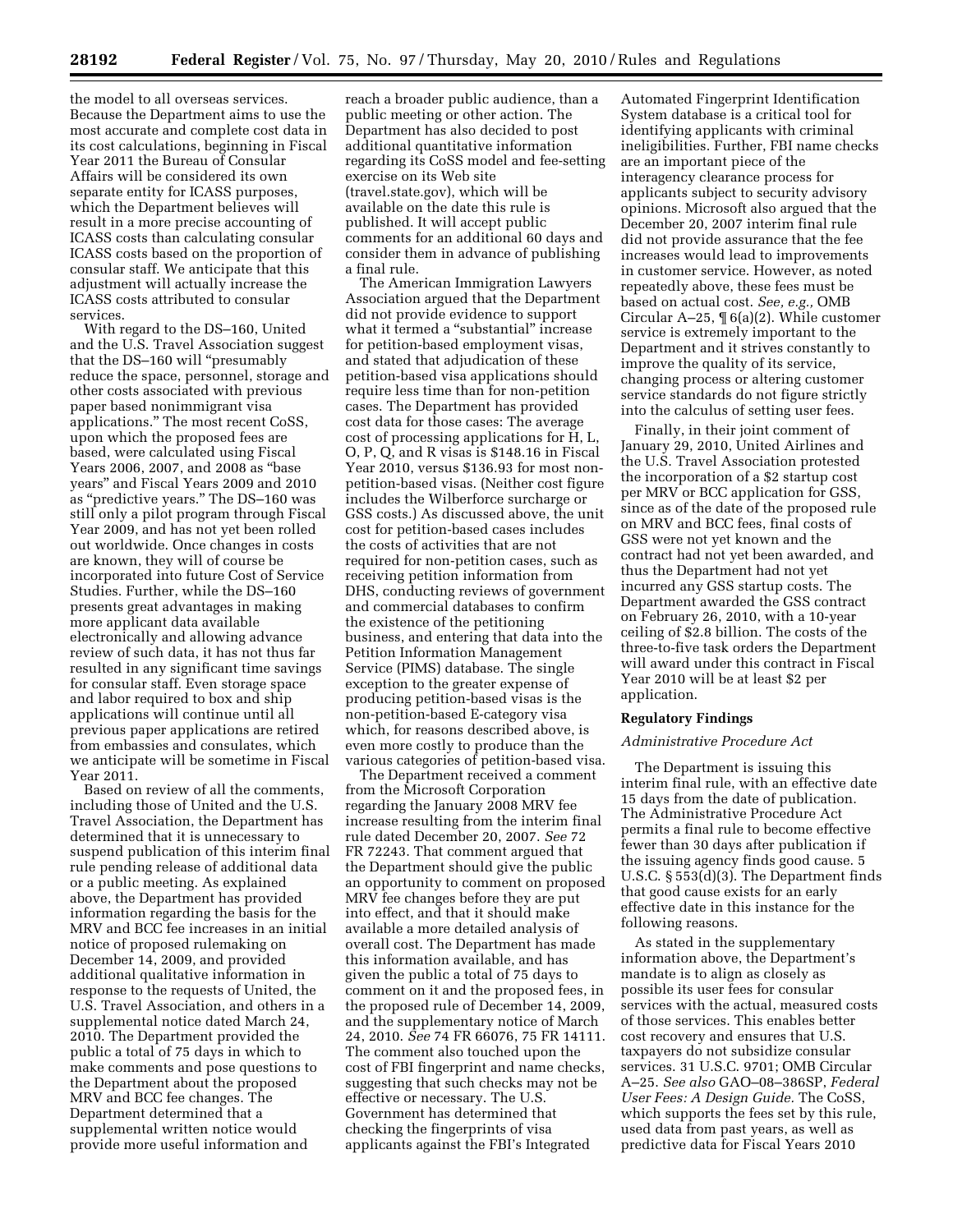and 2011, to determine the amount of the fees set by this rule.

The fees currently charged by the Department cover less than 94 percent of the underlying services' true cost. On a monthly basis, taxpayers are paying \$5.4 million in unmet costs for consular services that should be borne by those who actually benefit from those services. In the current economic climate, this shortfall is unusually grave, exacerbating budgetary pressures and threatening other critical Department priorities. It is thus in the public's interest to make the appropriated funds currently used to fill this gap available as soon as possible.

For these reasons, and because the public's level of preparation for this fee increase is unlikely to be meaningfully improved by 15 additional days of advance warning, the Department finds that good cause exists for making this rule effective 15 days after its publication as an interim final rule.

#### *Regulatory Flexibility Act*

The Department, in accordance with the Regulatory Flexibility Act, 5 U.S.C. 605(b), has reviewed this rule and, by approving it, certifies that it will not have a significant economic impact on a substantial number of small entities as defined in 5 U.S.C. 601(6). This rule raises the application processing fee for nonimmigrant visas. Although the issuance of some of these visas is contingent upon approval by DHS of a petition filed by a U.S. company with DHS, and these companies pay a fee to DHS to cover the processing of the petition, the visa itself is sought and paid for by an individual foreign national overseas who seeks to come to the United States for a temporary stay. The amount of the petition fees that are paid by small entities to DHS is not controlled by the amount of the visa fees paid by individuals to the Department of State. While small entities may be required to cover or reimburse employees for application fees, the exact number of such entities that does so is unknown. Given that the increase in petition fees accounts for only 7 percent of the total percentage of visa fee increases, the modest 15 percent increase in the application fee for employment-based nonimmigrant visas is not likely to have a significant economic impact on the small entities

that choose to reimburse the applicant for the visa fee.

### *Unfunded Mandates Act of 1995*

This rule will not result in the expenditure by state, local, and tribal governments, in the aggregate, or by the private sector, of \$100 million or more in any year, and it will not significantly or uniquely affect small governments. Therefore, no actions were deemed necessary under the provisions of the Unfunded Mandates Reform Act of 1995, 2 U.S.C. Chapter 25.

## *Small Business Regulatory Enforcement Fairness Act of 1996*

This rule is not a major rule as defined by section 804 of the Small Business Regulatory Enforcement Fairness Act of 1996. *See* 5 U.S.C. 804(2). This rule will not result in an annual effect on the economy of \$100 million or more; a major increase in costs or prices for consumers, individual industries, federal, state, or local government agencies, or geographic regions; or significant adverse effects on competition, employment, investment, productivity, innovation, or on the ability of United States-based enterprises to compete with foreign-based enterprises in domestic and export markets.

## *Executive Order 12866*

OMB considers this rule to be a "significant regulatory action" under Executive Order 12866, section 3(f), *Regulatory Planning and Review,*  September. 30, 1993. Accordingly, this rule was submitted to OMB for review. This rule is necessary in light of the Department of State's CoSS finding that the cost of processing nonimmigrant visas has increased since the fee was last set in 2007. The Department is setting the nonimmigrant visa fees in accordance with 31 U.S.C. 9701 and other applicable legal authority, as described in detail above. *See, e.g.,* 31 U.S.C. 9701(b)(2)(A) (''The head of each agency \* \* \* may prescribe regulations establishing the charge for a service or thing of value provided by the agency \* \* \* based on \* \* \* the costs to the Government.''). This regulation sets the fees for nonimmigrant visas at the amount required to recover the costs associated with providing this service to foreign nationals.

#### *Executive Orders 12372 and 13132*

This regulation will not have substantial direct effects on the states, on the relationship between the national government and the states, or on the distribution of power and responsibilities among the various levels of government. Therefore, in accordance with section 6 of Executive Order 13132, it is determined that this rule does not have sufficient federalism implications to require consultations or warrant the preparation of a federalism summary impact statement. The regulations implementing Executive Order 12372 regarding intergovernmental consultation on federal programs and activities do not apply to this regulation.

### *Executive Order 13175*

The Department has determined that this rulemaking will not have tribal implications, will not impose substantial direct compliance costs on Indian tribal governments, and will not preempt tribal law. Accordingly, the requirements of section 5 of Executive Order 13175 do not apply to this rulemaking.

#### *Paperwork Reduction Act*

This rule does not impose any new or modify any existing reporting or recordkeeping requirements.

#### **List of Subjects in 22 CFR Part 22**

Consular services, fees, passports and visas.

■ Accordingly, for the reasons stated in the preamble, 22 CFR part 22 is amended as follows:

## **PART 22—[AMENDED]**

■ 1. The authority citation for part 22 is revised to read as follows:

**Authority:** 8 U.S.C. 1101 note, 1153 note, 1183a note, 1351, 1351 note, 1714, 1714 note; 10 U.S.C. 2602(c); 11 U.S.C. 1157 note; 22 U.S.C. 214, 214 note, 1475e, 2504(a), 4201, 4206, 4215, 4219, 6551; 31 U.S.C. 9701; Exec. Order 10,718, 22 FR 4632 (1957); Exec. Order 11,295, 31 FR 10603 (1966).

■ 2. Revise § 22.1 Item 21 to read as follows:

## **§ 22.1 Schedule of fees.**

\* \* \* \* \*